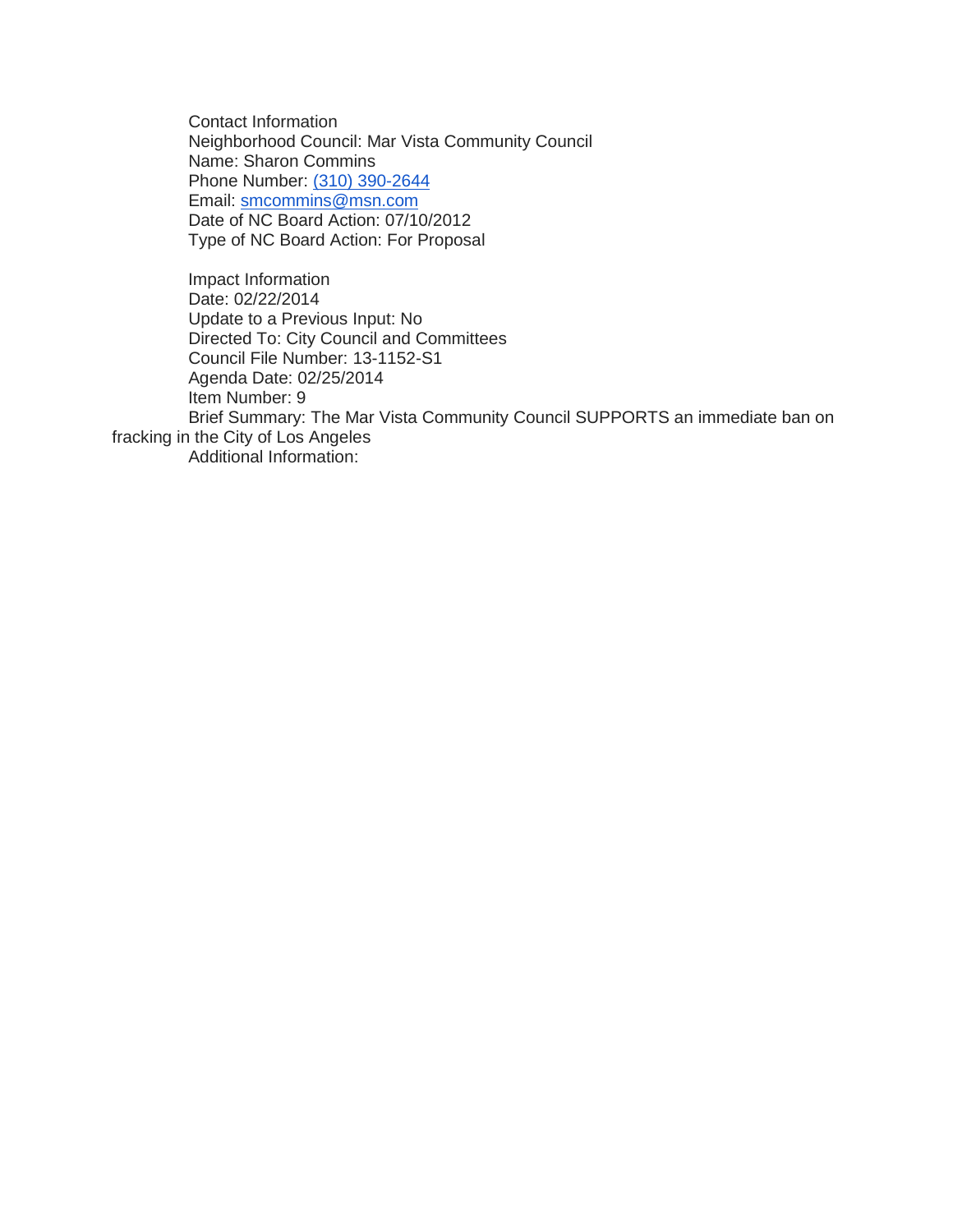# **MAR VISTA COMMUNITY COUNCIL**

## **Regular Meeting of the Board of Directors Tuesday, JULY 10, 2012, at 7:00 PM Mar Vista Recreation Center Auditorium 11430 Woodbine Street, Mar Vista, CA 90066**

# [www.marvista.org](http://www.marvista.org/)

The audience is requested to fill out a "Speaker Card" to address the Board on any item of the Agenda prior to the Board taking action on an item. Comments from the public on Agenda items will be heard only when the respec considered. Comments from the public on other matters not appearing on the Agenda that are within the Board's subject matter jurisdiction will be heard during the public comment period. Public comment is limited to two min unless waived by the presiding officer of the Board. Mar Vista Community Council meetings will follow Rosenburg's Rules of Order, the latest edition. For more information, please visit the MVCC web site.

# **MINUTES**

- **1. Call to Order and Welcome – Chair** 7:09 pm
	- **a.** Attending: Maritza Przekop; Geoffrey Forgione; Marilyn Marble; Bill Koontz; Michael Millman; Chuck Ray; Bill Scheding; Kate Anderson; Yvette Molinaro; Sharon Commins
- **2. Presentation of the Flag and Pledge of Allegiance**
- **3. Approval of Minutes** –Minutes of May and June were approved
- **4. Public Comment & Announcements**
- **5. Elected Officials and City Department Reports-**none presented
	- a. DWP Neighborhood Council Liaison Victoria Cross [Victoria.Cross@WATER.LADWP.com](mailto:Victoria.Cross@WATER.LADWP.com)
	- b. Mar Vista Recreation Center Jason Kitahara, Director
	- c. CD 11 Bill Rosendahl, rep. by Len Nguyen Len. Nguyen@lacity.org, Field Deputy
	- d. CD 5 Paul Koretz, rep. by David Giron David.Giron@lacity.org, Field Deputy
	- e. US 36 Janice Hahn
	- f. CA Senate 28 Ted Lieu, rep. by Robert Pullen-Miles Robert. Pullen-Miles@sen.ca.gov
	- g. CA Assembly 47 Holly Mitchell
	- h. CA Assembly 62 Steven Bradford
	- i. 2nd Dist. L. A. County Board Super. Mark Ridley Thomas, rep. by Karly Katona [Karly.Katona@bos.lacounty.gov,](mailto:Karly.Katona@bos.lacounty.gov)
	- j. Mayor of Los Angeles Antonio Villaraigosa, rep. by Joe Hari [Joseph.Hari@lacity.org](mailto:Joseph.Hari@lacity.org)

# 6. **Officers and Liaison Reports**

- **a. Chair-**Sharon Commins-no report
- **b. First Vice Chair-**Bill Koontz-no report
- **c. Second Vice Chair-**Chuck Ray-no report
- **d. Secretary-**Michael Millman-no report
- **e. Treasurer-**Bill Scheding
	- i. Approval of JUNE 2012 US Bank Card Statement: **Approved unanimously**
	- ii. **FUNDING MOTION:** Executive Committee: Motion to allocate up to \$250 towards the costs of the annual Congress of Neighborhoods event calendared for September 22, 2012. Funds must be spent in Fiscal year 2012-13 and must conform to all Empower funding guidelines. **Approved unanimously**
	- iii. **FUNDING MOTION:** Outreach Committee [via email]: The MVCC will allocate up to \$200 for the Hilltop Neighbors Association Block party to be held in September 2012. Funds will be used to pay for a "bounce house" for the children, food for the barbeque (hot dogs, buns, condiments, etc.) supplies for the food service (paper goods, water, soft drinks, charcoal, etc.), as well as supplies for other community festivities such as face painting for children. Funds must be spent in Fiscal year 2012-13 and must conform to all Empower funding guidelines. See Attachment A. **Approved unanimously**
- f. **Animal Welfare Agencies and Organizations** Curt Steindler-no report
- g. **DWP MOU** Chuck Ray
- h. **DWP/BOS Recycled Water Advisory Group**-Christopher McKinnon
	- i. the long term reliability and quality of the water supply was discussed as well as the safety of recycled water for everyday use
- i. **Mar Vista Bi Monthly LADOT/CD11/LAPD Traffic Committee** Linda Guagliano
	- i. The July meeting will be cancelled and the committee will resume activity in the fall
- j. **LANCC Delegate Report** Maritza Przekop, Chuck Ray
	- **i. POLICY MOTION:** Neighborhood Council Performance [LANCC] See Attachment B. **Approved 9-0-1 after discussion and amendment**
		- 1. Motion from LANCC drafted by Chuck Ray at the request of the chair
		- 2. Alternative language motion: to remove last two sentences of paragraph 3 due to concerns regarding the negative tone conveyed. Motion carried 5-4-1 with the Chair breaking the tie
		- 3. Kate Anderson supplied additional sentence on working with CD 11 and CD 5
- 7. **Committee reports - Action items included; items** may be received and filed by consent if no discussion or public comment
	- **a. Executive & Finance Committee-**Chair Sharon Commins
		- **i. POLICY MOTION:** Amend Standing Rules: Grants Funding Policies: See Attachment C for full text**: Approved Unanimously with language change under e. ii. and correction of typo in II.9.**
	- b. **Election & Bylaws Committee** Bob Fitzpatrick & Geoff Forgione, Co-Chairs
		- i. Election update and future committee meeting schedule and the timeline were discussed
		- ii. additional ideas for outreach include publishing the timeline in the upcoming newsletter
	- c. **Green Committee** Sherri Akers & Jeanne Kuntz, Co-Chairs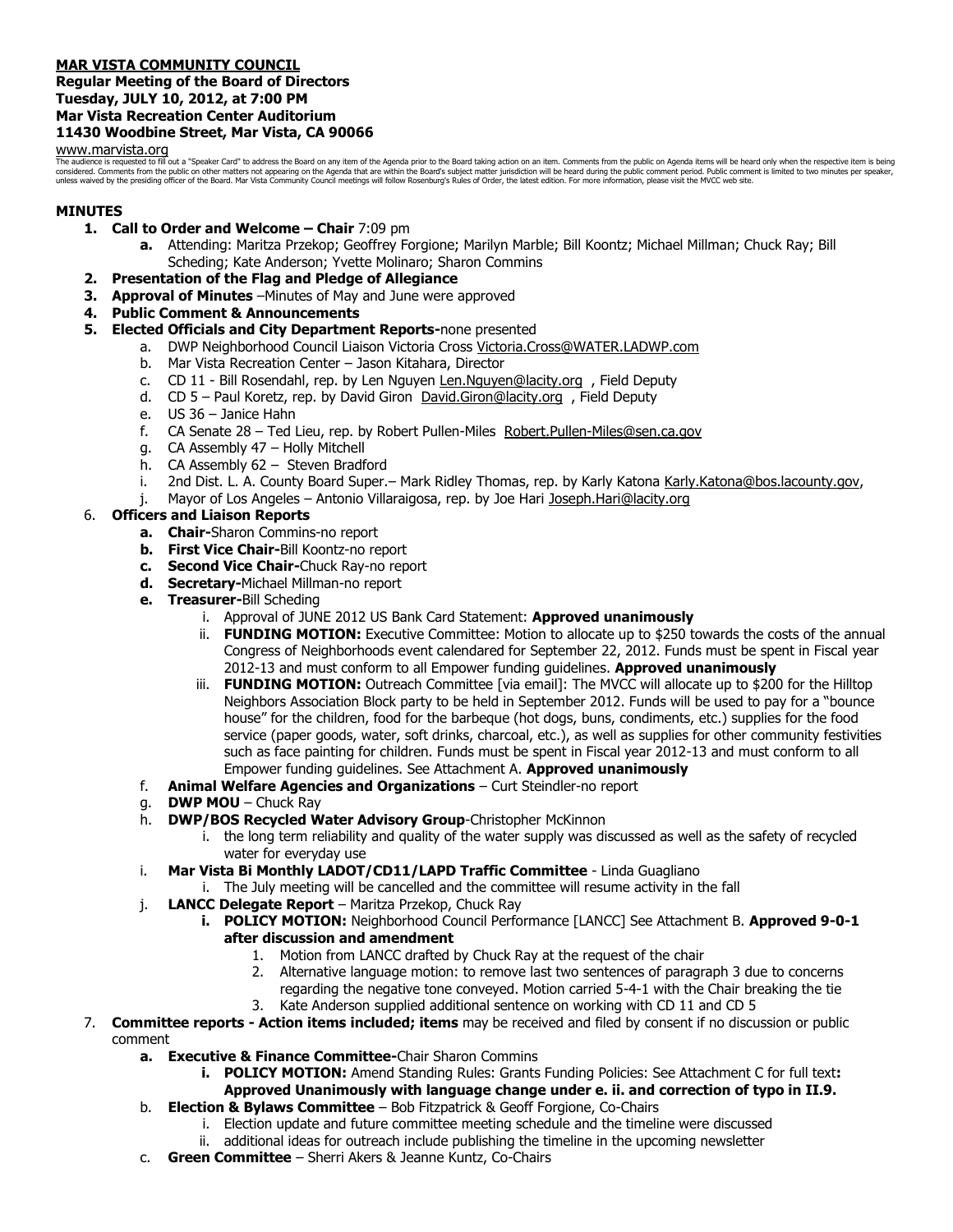- i. **POLICY MOTION**: Fracking: The Mar Vista Community Council supports a ban on fracking and approves the text of the attached letters to be sent to the Governor, the LA City Council, the LA Board of Supervisors and the Mayor. See Attachment D. **Approved 9-0-1**
- ii. **POLICY MOTION**: California Homemade Food Act, AB 1616: The MVCC supports AB 1616, the California Homemade Food Act and approves the attached letter to be sent to the State Assembly and the Governor. See Attachment E. **Approved unanimously**
- **d. PLUM Committee** Steve Wallace, Michael Millman, Co-Chairs
	- i. **POLICY MOTION: 4007-4011 EAST BLVD: Small Lot Subdivision, 8 townhouses:** The Mar Vista Community Council supports the small lot subdivision proposed for 4007-4011 East Blvd. **Approved Unanimously**
- e. **Community Outreach Committee** Maritza Przekop & Kate Anderson, Co-Chairs
	- i. **Proposal** to establish an MVCC Facebook page for the Elections in coordination with Election & Bylaws Committee.
		- 1. **POLICY MOTION:** The Outreach Committee may proceed to develop an MVCC Facebook
			- presence for the upcoming election and for MVCC use after the election. **Approved unanimously**
				- a. Tight controls will be utilized—no commenting or 'friending' during use of the page for the election outreach efforts
				- b. The standing rules for posting to the MVCC website will apply
				- c. Bill Koontz will present guidelines as quickly as possible
- f. **Safety and Security Committee** Rob Kadota & Bill Koontz, Co-Chairs
	- i. **POLICY MOTION**: Neighborhood Team Program

The Mar Vista Community Council supports the concept and implementation of a Neighborhood Team Program (NTP), an emergency support program organized through the Community Emergency Response Team (CERT) of the Los Angeles Fire Department (LAFD) and the Los Angeles Police Departments Block Captain Program. Under the Neighborhood Team Program community members who have taken the CERT training and LAPD Block Captain program volunteer as NTP Team Leaders, organizing and providing direction to other neighborhood residents in preparing for and responding to public safety issues, proactively plan for emergencies and led aid following disasters such as an earthquake or major fire. (Presented and supported by the WRAC- Westside Regional Alliance of Councils) **Approved unanimously**

- **g. Santa Monica Airport Committee** Bill Koontz & Yvette Molinaro, Co-Chairs
- h. **Transportation & Infrastructure Committee** Ken Alpern & Chuck Ray, Co-Chairs
- i. **Education, Arts and Culture Committee** Amy Lawrence, Co-Chair
- j. **Historic FS 62 Ad Hoc Committee** Rachel Swanger & Roy Persinko, Co-Chairs
- k. **Recreation Open Space Enhancement Committee** Jerry Hornof & Tom Ponton, Co-Chairs
- **8. Zone Director Reports** (Public comment permitted)
- **9. Unfinished Business -** Action items held over from previous meeting (Public comment permitted)
- 10. **New Business -**(Public comment permitted)
- **11. Grievances**, if any, received
- **12. Future agenda items**
- 13. **Adjournment** (9:30 PM)

-------------------------------------------------------------------------

# **ATTACHMENTS**

# **Attachment A: Hilltop Neighbors Association Block Party Community Improvement Grant Application**

June 28, 2012 Amount Requested: \$200 Contact person: Sandra Casillas Telephone number: 310-569-8418 Email: sandra74542@yahoo.com Community organization: Hilltop Neighbors Association

Project Description:The Hilltop Neighbors Association (HNA) will hold an annual community block party on a as yet to be determined date in September 2012. We seek funding to assist carrying out this community function.

The community gathering will be held at the North Venice Little League (NVLL) site. We will hold the block party, which will include food, children's' play opportunities, emergency awareness discussions, a Mar Vista Historical Society presentation and community collaboration.

We seek this grant to help pay for a "bounce house" for the children, food for the barbeque (hot dogs, buns, condiments, etc.) supplies for the food service (paper goods, water, soft drinks, charcoal, etc.), as well as supplies for other community festivities such as face painting for children. HNA will also seek donations from local businesses to fund this endeavor.

This block party will benefit the community through "getting acquainted" activities, learning about community functions such as CERT volunteer activities as well as the general benefit of a communal meal and social function.

# **Attachment B: Neighborhood Council Performance and City Issues**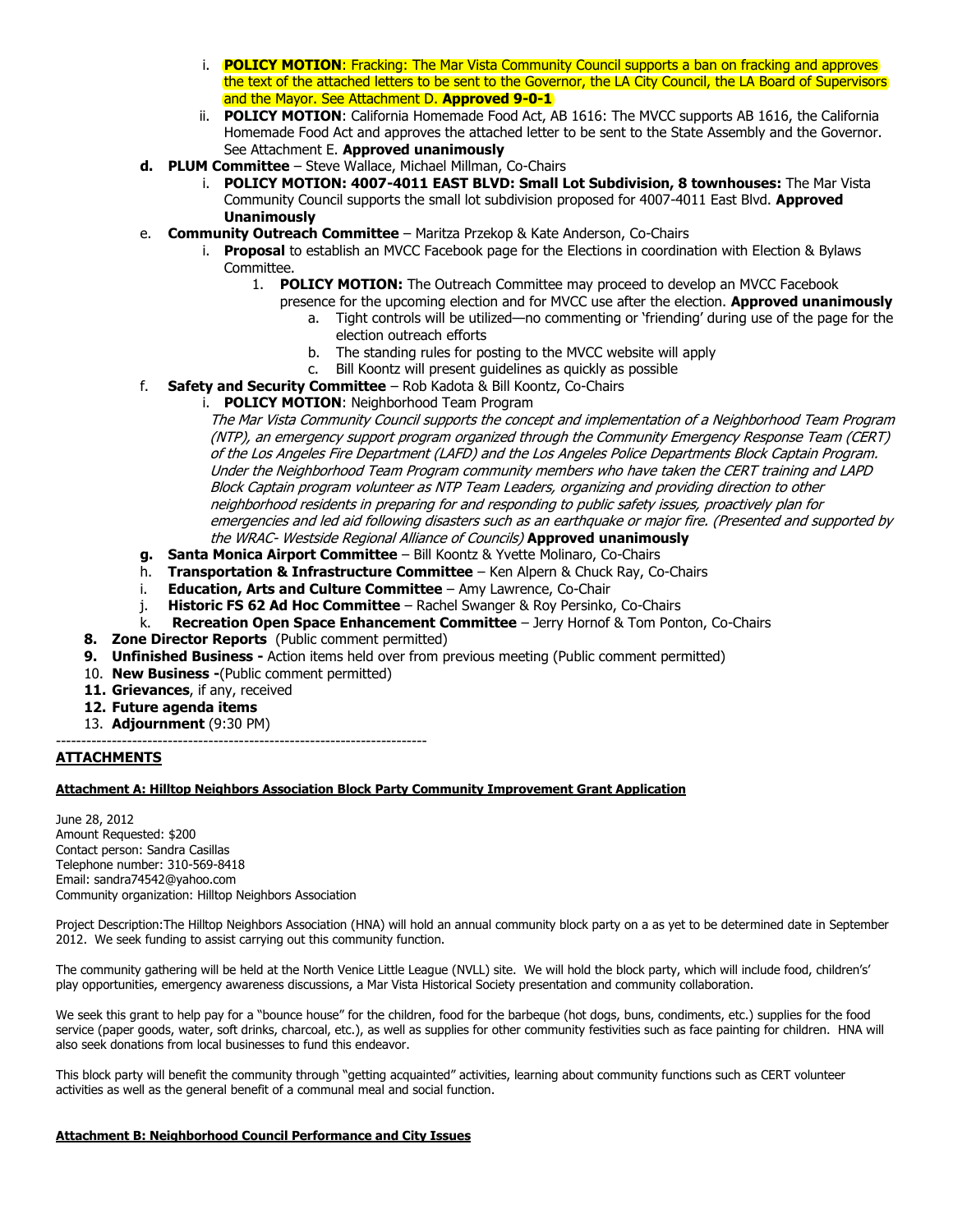Whereas Council Member Parks has made a motion, seconded by Council Member Perry, requiring Neighborhood Councils to report to the Education And Neighborhoods Committee on how NC's perform with regard to city issues, Be it resolved that the Mar Vista Community Council, in its regular meeting of July 10, 2012, moves to approve the following response to the motion:

Neighborhood Councils, by charter and ordinance, are mandated to be the link between the City government and the citizens of Los Angeles. The Mar Vista Community Council recognizes its responsibility in this matter. In an effort to comply with the mandate, MVCC has inserted notices in its newsletter; created blast e-mails; organized events, town halls and other forms of outreach and has sent representatives to speak before the City Council and its committees.

HOWEVER, the City of Los Angeles has not, for the most part, established any kind of procedures that would facilitate Neighborhood Councils in fulfilling this duty. In fact, many of the current procedures are set up to work against any input from stakeholders and their elected Neighborhood Councils. Numerous examples can be provided of the failure of the City government to fulfill the spirit of the charter sections which create the Neighborhood Councils

THEREFORE, the Mar Vista Community Council requests that Council Member Parks submit a motion to the full City Council mandating the following:

All significant issues should be sent to the Neighborhood Councils at least 60 days prior to their first hearing so the NCs have adequate time to reach out to their stakeholders and take a position.

The City Council and all of its committees shall allow a five minute comment period to all speakers that are officially representing their Neighborhood Councils.

All Council District Offices shall meet regularly with the Neighborhood Councils and work with them to develop plans allowing for greater NC input in the decision making process.

The Education and Neighborhoods Committee shall investigate the funding of the Department of Neighborhood Empowerment pertaining to its capacity to fulfill its mission. An additional staff position shall be funded with part of the job description being to track all impending legislation and department hearings and to notify the Neighborhood Council system in a timely manner.

Neighborhood Councils should be allowed to request a postponement of all upcoming legislation so that they may properly notify their stakeholders and have time to take a position.

### **Attachment C: Proposed Update Of MVCC Standing Rules I-3** Proposed language is in red

#### **I. The Board**

.

1. All Mar Vista Community Council communications and web postings to the general public or the full MVCC Stakeholder list must be approved by at least three directors of the MVCC Board. All such communications shall be from the Board of Directors, and not any one individual. The only exceptions to this rule are the posting of agendas, minutes, and E-calendars.

2. The Chair of the MVCC Board of Directors shall be the official representative of the Council. No individual Board member or MVCC stakeholder has the authority to speak for the Board on any topic or position unless the substance of his/her statement has been approved by the Board. 3. All MVCC expenditures:

a. which exceed \$1,000 shall be approved by the MVCC Board of Directors by a majority vote. These expenditures, if involving purchase of goods or services, shall be made only after consideration of alternate bids, or estimates. This requirement may be waived by action of the Board when specifics of an expenditure so dictate.

b. not exceeding \$1,000 but more than \$300 shall be approved by the MVCC Board of Directors by a majority vote.

c. under \$300 shall be approved by the Treasurer or Chair insofar as the purpose of the expenditure falls under one of the types listed in 3.d. of these Standing Rules and is in accordance with the annually approved MVCC budget.

d. shall be one of the following three types of purchases. These are the only acceptable purchases the City will fund:

i. Administrative expenses of the Mar Vista Community Council and its committees to assist in carrying out its duties.

ii. Outreach expenses which increase community knowledge and/or involvement in the MVCC, City, or any City department.

iii. Community improvement projects. All community improvement projects require that a Community Benefit Statement be submitted to the Department of Neighborhood Empowerment.

e. must be fully compliant with all Department of Neighborhood Empowerment regulations.

i. All MVCC Committees submitting Community Improvement Grant and Neighborhood Purposes Grant Applications shall also provide a completed EMPOWER Neighborhood Purposes Grant Proposal Evaluation Form in order to be placed on the agenda. Additionally, a list of all the Committee's Community Improvement Grant or Neighborhood Purposes Grant funding recipients and amounts for the preceding 2 years shall be provided by the Committee as part of the total submission package to the Board. The finalized submission package shall be provided to the Chair at least two weeks prior to the Board meeting at which the requested action is to be taken.

ii. Community Improvement Grant or Neighborhood Purposes Grant Proposals shall not be placed on the Board agenda for consideration until all official paperwork is complete.

iii. Where appropriate, the Board may choose to require matching funds as a condition of any Community Improvement Grant or Neighborhood Purposes Grant. Where appropriate, the Board may choose to increase or reduce the requested amount in order to ensure the broadest possible benefits to the community at large.

### **II. Committees**

9. An item shall be placed on the agenda of any MVCC committee upon the request of a Director. In addition, an item may be placed on the agenda of a MVCC committee meeting by a petition signed by not less than five (5) stakeholders. Such a petition shall be submitted to the Chair of the committee at least five (5) calendar days prior to the scheduled meeting. Community Improvement Grant or Neighborhood Purposes Grant funding proposals requested by a Director, or by stakeholder petition, shall fulfill the requirements of Section 1.3.e. i, ii, and iii of these standing rules.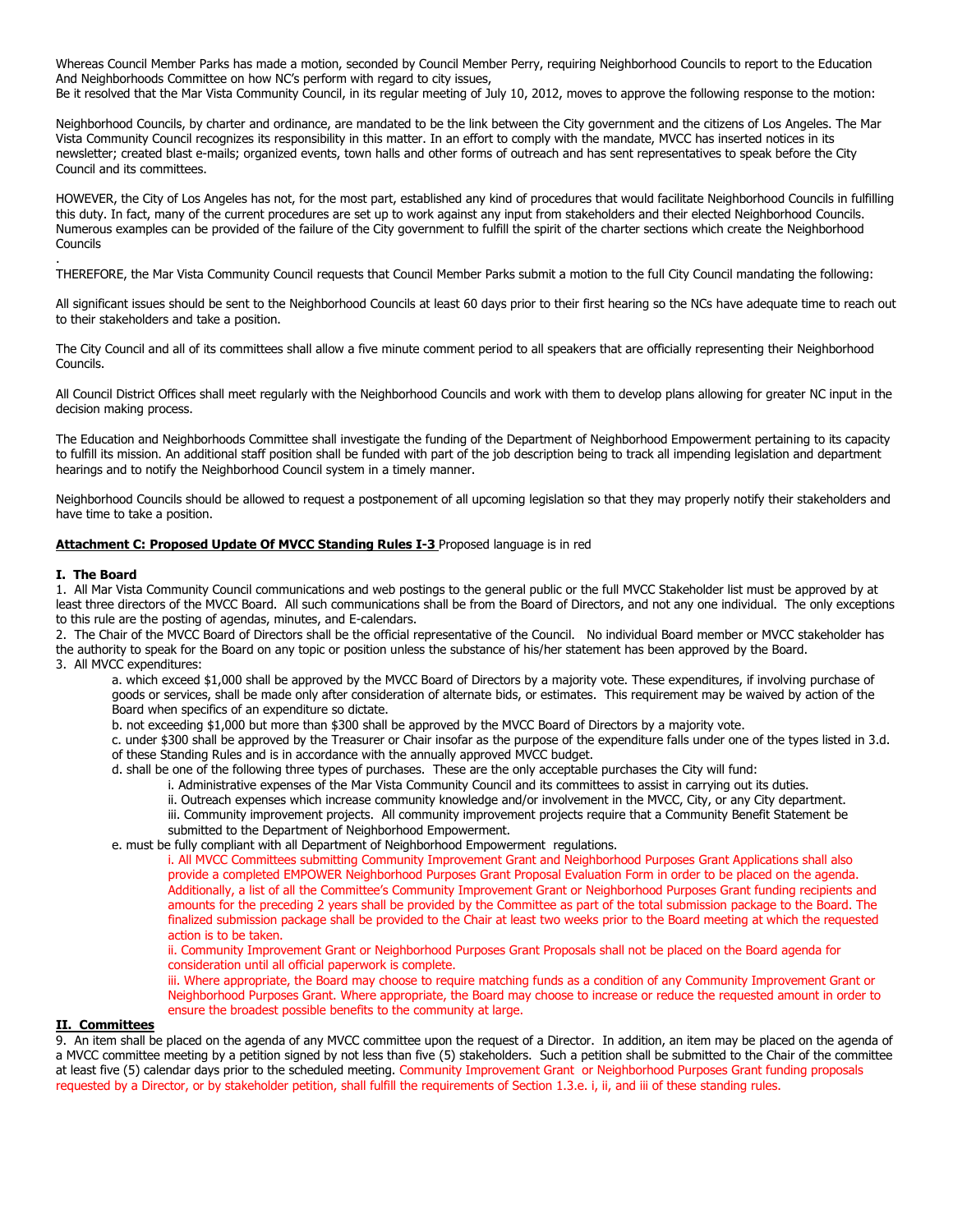#### **Attachment D: Text of Fracking Letter**

July 2012

Governor Jerry Brown State Capitol, Suite 1173 Sacramento, CA 95814

The Mayor of the City of Los Angeles Mayor Antonio Villaraigosa 200 North Spring St., Room 303 Los Angeles, CA 90012

County of Los Angeles Board of Supervisors

Los Angeles City Council City Hall Office 200 N. Spring Street, Room 410 Los Angeles, CA 90012

RE: Fracking in California-Ban

#### Dear Governor Brown:

CC: Mayor Antonio Villaraigosa; The County of Los Angeles Board of Supervisors; Los Angeles City Council

In order to protect California public health and environment, the Mar Vista Community Council urges you to place an immediate ban on fracking in California. Culver City Council has already unanimously passed a resolution calling on the state to ban fracking. The Los Angeles City Council has introduced the same resolution which the Mar Vista Community Council wholeheartedly endorses. The mere disclosure of where fracking is occurring and the chemicals used in the process does not prevent them from polluting our air and water. The fracking process is simply too dangerous to be properly regulated. As fracking operations continue to threaten California, we urge you to take swift action and issue an immediate ban on all fracking operations in California.

From the Sacramento Valley to Los Angeles County, the oil and gas industry has only just begun to frack California. Next generation fracking is now here, and will affect the Mar Vista Community.

Millions of gallons of a mixture of water, sand and chemicals can now be injected deep underground at high pressure to fracture shale and other tight rock formations, allowing oil or gas to flow. This is a radical departure from the fracking traditionally done in California to "rework" wells, wringing out more production after wells were first drilled.

While modern drilling and fracking may be an engineering marvel, it results in millions of gallons of toxic wastewater and thousands of tons of solid waste for each new well. It causes serious air pollution problems and creates serious short- and long-term risks to drinking water resources. And it compounds the already alarming threats that global climate change poses to the California economy.

#### Fracking pollutes water

Known and suspected carcinogens, including naphthalene, benzene, toluene, ethylbenzene and acrylamide, have been consistently used in fracking fluid. In a draft report published in December 2011, the U.S. Environmental Protection Agency (EPA) recently found that fracking likely explained groundwater contamination in Pavilion, WY. In addition to fracking chemicals, fracking wastewater contains potentially extreme levels of naturally occurring but harmful contaminants, such as toxic metals and radioactive material.

The Plains Exploration and Production Corporation (PXP) has already fracked two wells at the Inglewood Field in Los Angeles – which is boarded by Culver City on the west, on the north by the Los Angeles Mid-City district, and on the east by the Crenshaw district. However PXP plans to continue fracking, and a large amount of the untapped oil reserves are located underneath Culver City residential homes which is miles outside the actual boarders of the oil field. Fracking on the Inglewood Oil Field threatens to contaminate local groundwater and Ballona Creek, which discharges into Santa Monica Bay. In June of 2011, the EPA found that the Division of Oil, Gas and Geothermal Resources (DOGGR) is not adequately safeguarding California's water from pollution from faulty wells citing inadequate staffing among other problems. In addition, many of the industry's targeted wells are in the Sacramento River watershed and San Francisco Bay Delta areas, a source of drinking water for over 23 million Californians.

In 2002, California agencies reviewed oil exploration and production wastes to consider whether such wastes should continue to be considered "nonhazardous". Thanks to a special oil and gas industry exemption, the non-hazardous status was maintained. However, waste from fracking was not considered in this review.

In California, wastewater from fracking and conventional drilling is often injected underground into wells not designed to hold fracking wastewater. In 2008 oil companies in Kern County pumped 425 million barrels of wastewater into such wells. These wells have been known to leak, resulting in groundwater pollution. One farmer in Kern County suffered \$2 billion in economic loss when his crops died as a result of groundwater contaminated from oil drilling wastewater. In 2011 alone, industry wastewater from the Inglewood Oil Field of Los Angeles produced over 126 million barrels of wastewater that was then pumped back into over 200 wells.

#### Fracking pollutes air

Fracking is resulting in serious local and regional air pollution problems across the country. Hazardous air pollutants found near fracking sites include methanol, formaldehyde, and carbon disulfide. Volatile organic compounds, including nitrogen oxides, benzene and toluene, are also discharged during fracking. These compounds mix with emissions from heavy-duty truck traffic, large generators and compressors at well sites and contribute to smog